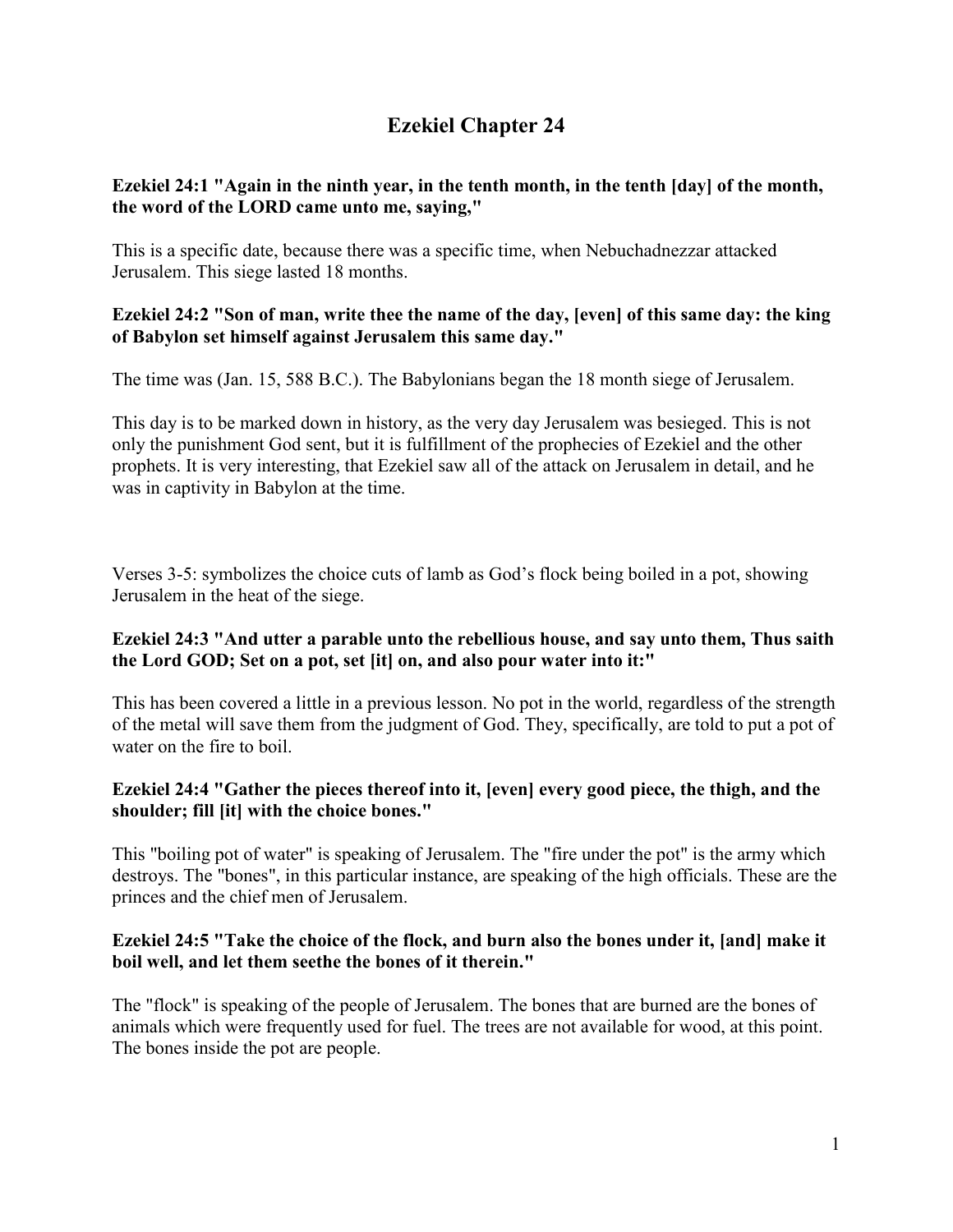# **Ezekiel 24:6 "Wherefore thus saith the Lord GOD; Woe to the bloody city, to the pot whose scum [is] therein, and whose scum is not gone out of it! bring it out piece by piece; let no lot fall upon it."**

"Woe to the bloody city": Jerusalem's populace was guilty of bloody corruption, which was pictured by the boiled scum or rust in the pot.

The whole will not be taken out. There will be just a few taken out of Jerusalem into exile.

# **Ezekiel 24:7 "For her blood is in the midst of her; she set it upon the top of a rock; she poured it not upon the ground, to cover it with dust;"**

"Her blood': means the city's blood (a general symbol of sin), was blatantly open, not hidden, as depicted by exposure on top of a rock. When blood was not covered with dust, the law was violated (Lev. 17:13).

#### **Ezekiel 24:8 "That it might cause fury to come up to take vengeance; I have set her blood upon the top of a rock, that it should not be covered."**

This destruction is for all to see. This is not done in privacy. Just as their sin was out for everyone to see, so was their destruction.

#### **Ezekiel 24:9 "Therefore thus saith the Lord GOD; Woe to the bloody city! I will even make the pile for fire great."**

The fire is fueled, actually by the wrath of God. God's fury has come up into His face, and He has condemned Jerusalem.

Intensely provoked by sin, God wanted Ezekiel to picture the fire as furious judgment that kills the people.

#### **Ezekiel 24:10 "Heap on wood, kindle the fire, consume the flesh, and spice it well, and let the bones be burned."**

This is not to pass in a day, or two. God's anger is great. They are to make the war greater and greater, until God's anger is appeased.

#### **Ezekiel 24:11 "Then set it empty upon the coals thereof, that the brass of it may be hot, and may burn, and [that] the filthiness of it may be molten in it, [that] the scum of it may be consumed."**

"Set it empty": After all pieces (people), were burned up, then the pot was heated empty. This portrayed the Lord's thorough follow through by the besieger to totally destroy the city and the temple, with all its residue.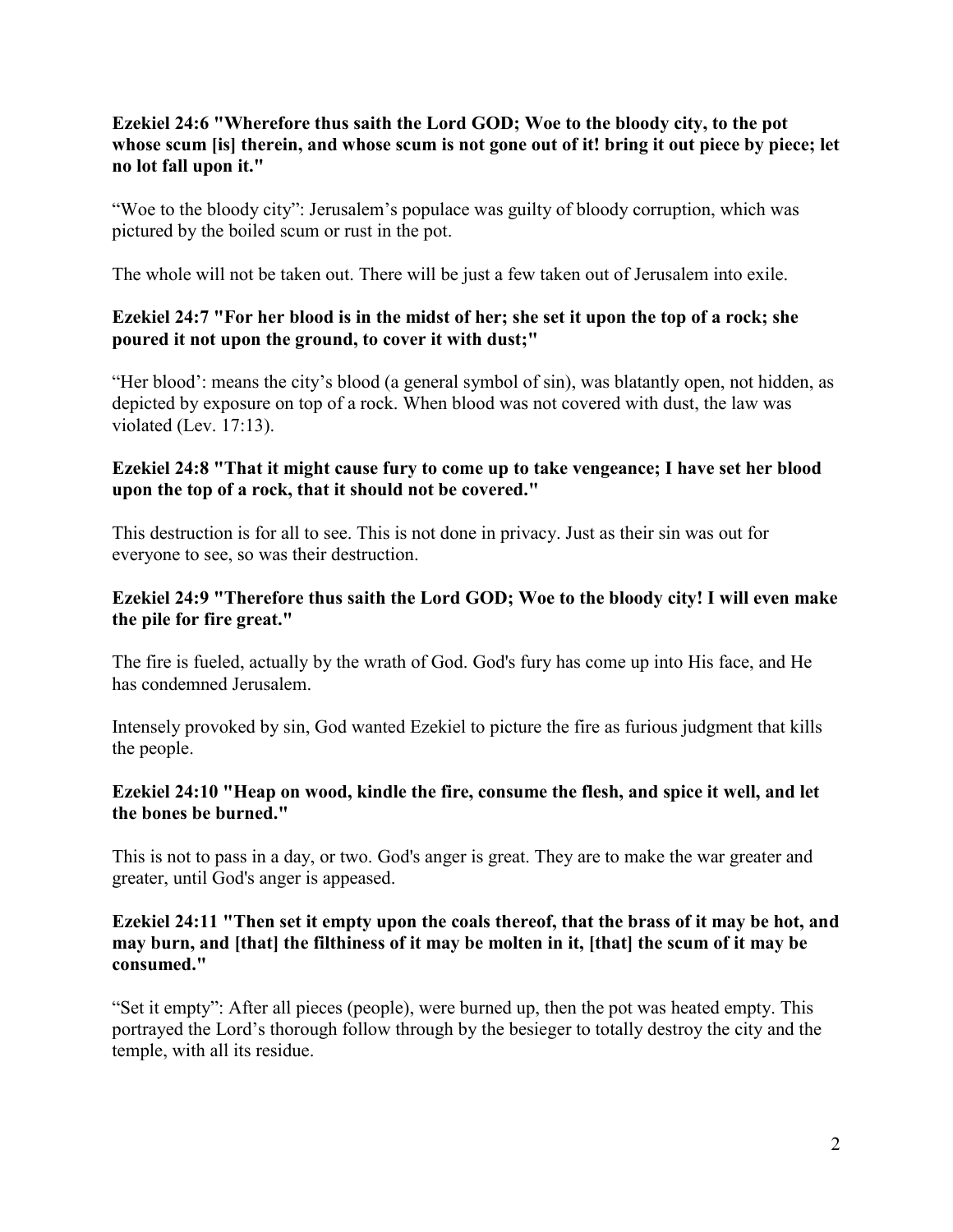The people have been removed, that were to go into captivity. The ones, who are left, are the scum that are either killed, or are suffering from the famine and will die.

#### **Ezekiel 24:12 "She hath wearied [herself] with lies, and her great scum went not forth out of her: her scum [shall be] in the fire."**

The "scum" is like the dregs of a previous lesson that is no good, except to be thrown away. This is those spoken of, who die. They may either die by the sword, the fire or by famine.

**Ezekiel 24:13 "In thy filthiness [is] lewdness: because I have purged thee, and thou wast not purged, thou shalt not be purged from thy filthiness any more, till I have caused my fury to rest upon thee."**

Purging is by fire. God wants a people free of sin. This is speaking of destruction of the unholy.

# **Ezekiel 24:14 "I the LORD have spoken [it]: it shall come to pass, and I will do [it]; I will not go back, neither will I spare, neither will I repent; according to thy ways, and according to thy doings, shall they judge thee, saith the Lord GOD."**

The judgment on these people seems harsh, but they were warned, over and over, and given every opportunity to repent. God has spoken the judgment, and His word is absolute. It must be, because He has spoken it. This is justice for the sins they committed. This is judgment from a righteous God.

# **Ezekiel 24:15-16 "Also the word of the LORD came unto me, saying," "Son of man, behold, I take away from thee the desire of thine eyes with a stroke: yet neither shalt thou mourn nor weep, neither shall thy tears run down."**

This begins a totally different prophecy here.

Ezekiel's wife died as a sign to Israel. All personal sorrow was eclipsed in the universal calamity. Just as Ezekiel was not to mourn the death of his wife (verse 17), so Israel was not to mourn the death of her families (verses 19-24).

Though the text emphasizes how precious his wife was, the "desire of his eyes", his "boast" and "delight", he was obedient and submitted to God's will. He became a heartbreaking sign to his people.

#### **Ezekiel 24:17 "Forbear to cry, make no mourning for the dead, bind the tire of thine head upon thee, and put on thy shoes upon thy feet, and cover not [thy] lips, and eat not the bread of men."**

The way of this destruction is haste. There is no time for mourning. Generally, when someone died, there was great mourning. They threw ashes on their heads and cried. Generally there were great feasts provided by the friends of the mourners.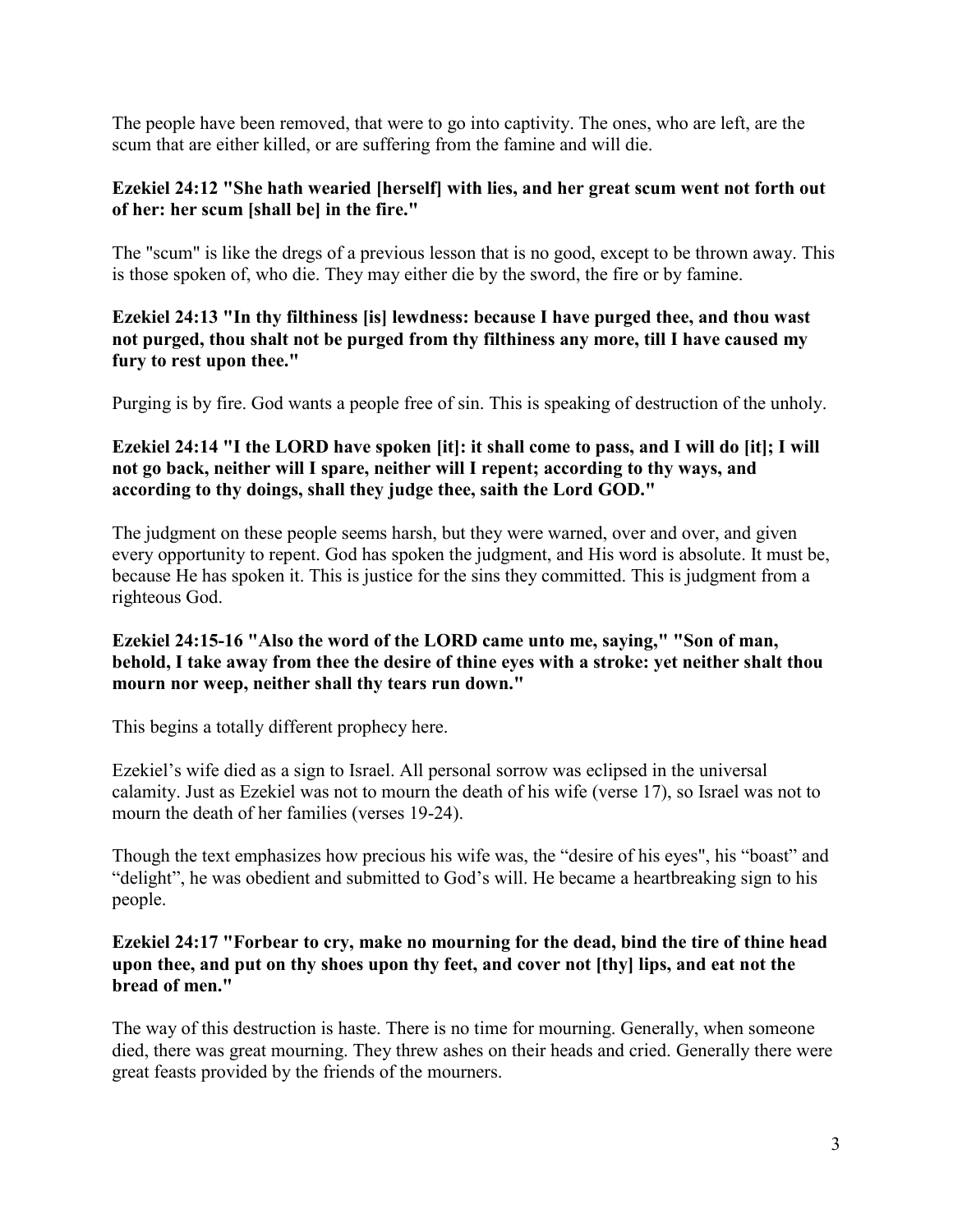Ezekiel was to do none of this. In the destruction of Jerusalem, the dead would not be buried or mourned for at all. They would be left for the vultures. The death of Ezekiel's wife somehow is a shadow of the death of God's wife, Israel.

# **Ezekiel 24:18 "So I spake unto the people in the morning: and at even my wife died; and I did in the morning as I was commanded."**

The message God had for the people was to be spoken. Ezekiel knew that his wife was to die, but he had to continue bringing the message of God to the people. This is similar to the death of Aaron's sons in the temple, and he was not allowed to mourn for them. Ezekiel did exactly as God had commanded him.

# **Ezekiel 24:19 "And the people said unto me, Wilt thou not tell us what these [things are] to us, that thou doest [so]?"**

This was an unnatural reaction of a husband at his wife's death. The people want Ezekiel to explain exactly, what is going on.

# **Ezekiel 24:20 "Then I answered them, The word of the LORD came unto me, saying,"**

Just as the lying on his side for nearly a year, was a sign to the people. The death of his wife and his actions were a sign, as well.

# **Ezekiel 24:21 "Speak unto the house of Israel, Thus saith the Lord GOD; Behold, I will profane my sanctuary, the excellency of your strength, the desire of your eyes, and that which your soul pitieth; and your sons and your daughters whom ye have left shall fall by the sword."**

The sanctuary had been the desire of God's eye, as Ezekiel's wife had been the desire of his eye. The temple will be destroyed, as Ezekiel's wife died. The families of the Israelites would die suddenly, as Ezekiel's wife died. The temple had been the love of the people. It had been their place of communion with God. It will be suddenly taken away.

There would be no tears, or mourning, for the temple, for their wives, or for their children. Their grief would be so great; there would be no mourning, only shock. Death would be everywhere. All would suffer.

# **Ezekiel 24:22 "And ye shall do as I have done: ye shall not cover [your] lips, nor eat the bread of men."**

"Cover your lips": the NKJV states, you shall not cover your lips (meaning mustache), nor eat man's bread of sorrow. Jeremiah puts it this way (in chapter 16 verse 7a): "Nor shall men break bread in mourning for them, to comfort them for the dead".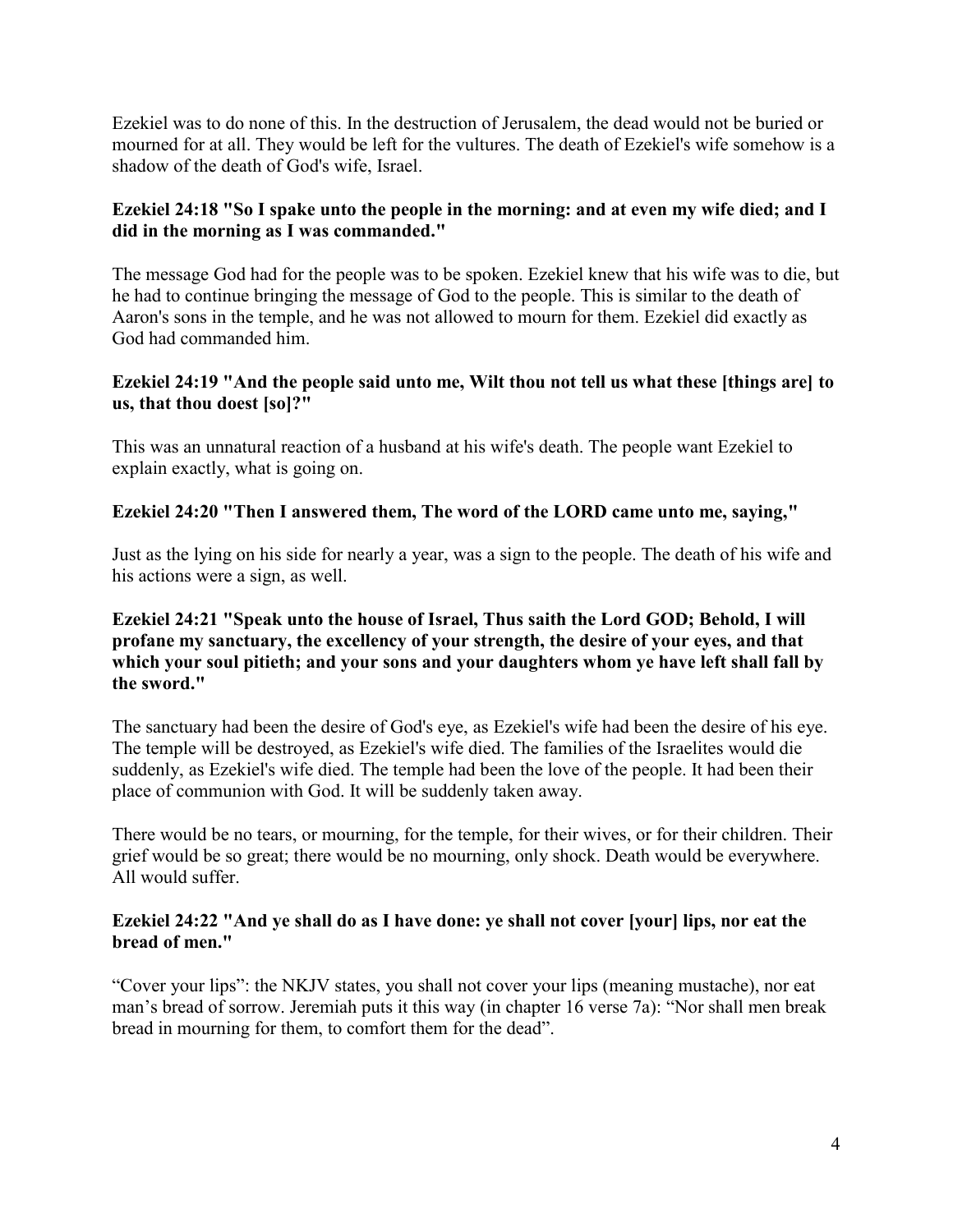# **Ezekiel 24:23 "And your tires [shall be] upon your heads, and your shoes upon your feet: ye shall not mourn nor weep; but ye shall pine away for your iniquities, and mourn one toward another."**

This is saying that "Your turbans shall be on your heads and your sandals on your feet" and you should neither mourn nor weep for those who have been lost, but worry in your own sin and mourn with one another (See verse 17 above for a similar statement).

# **Ezekiel 24:24 "Thus Ezekiel is unto you a sign: according to all that he hath done shall ye do: and when this cometh, ye shall know that I [am] the Lord GOD."**

What went on in the life of Ezekiel as an individual was what was going on in the nation. He was a living example to them of their problems and God was telling them to do as Ezekiel was doing.

# **Ezekiel 24:25 "Also, thou son of man, [shall it] not [be] in the day when I take from them their strength, the joy of their glory, the desire of their eyes, and that whereupon they set their minds, their sons and their daughters,"**

This is referring to the destruction of the temple.

Everything Ezekiel did was for their benefit. Even the messages God gave him, were for the ears of the people. His life was like a sign post to Israel. They could look at Ezekiel, and know, so goes the nation. Prophets were living prophecies as well as bringing messages in Word from God.

# **Ezekiel 24:26 "[That] he that escapeth in that day shall come unto thee, to cause [thee] to hear [it] with [thine] ears?"**

Verses 26-27: We can see those who escaped the destruction of Jerusalem would come to Ezekiel in Babylon and report the story ("cause thee to hear it with thine ears"). Even the fact that Ezekiel was in captivity, showed them that some of them would go into captivity as well. Ezekiel will know that his prophecy was true, when the people come from Jerusalem, and brought him news that it is destroyed.

From that day forward, he was to be silent until the captives arrived; then he could speak of Judah. This was about a two year period, when there was no need to preach judgment because it had come. He did speak of other nations (as recorded being in chapter 25).

#### **Ezekiel 24:27 "In that day shall thy mouth be opened to him which is escaped, and thou shalt speak, and be no more dumb: and thou shalt be a sign unto them; and they shall know that I [am] the LORD."**

The words of Ezekiel's mouth had been the Words of God. Ezekiel had not spoken for himself. His actions were also, signs from God to this rebellious house. We will see that this is the end of the prophecy about the destruction of Jerusalem. He is free to speak himself at this point. And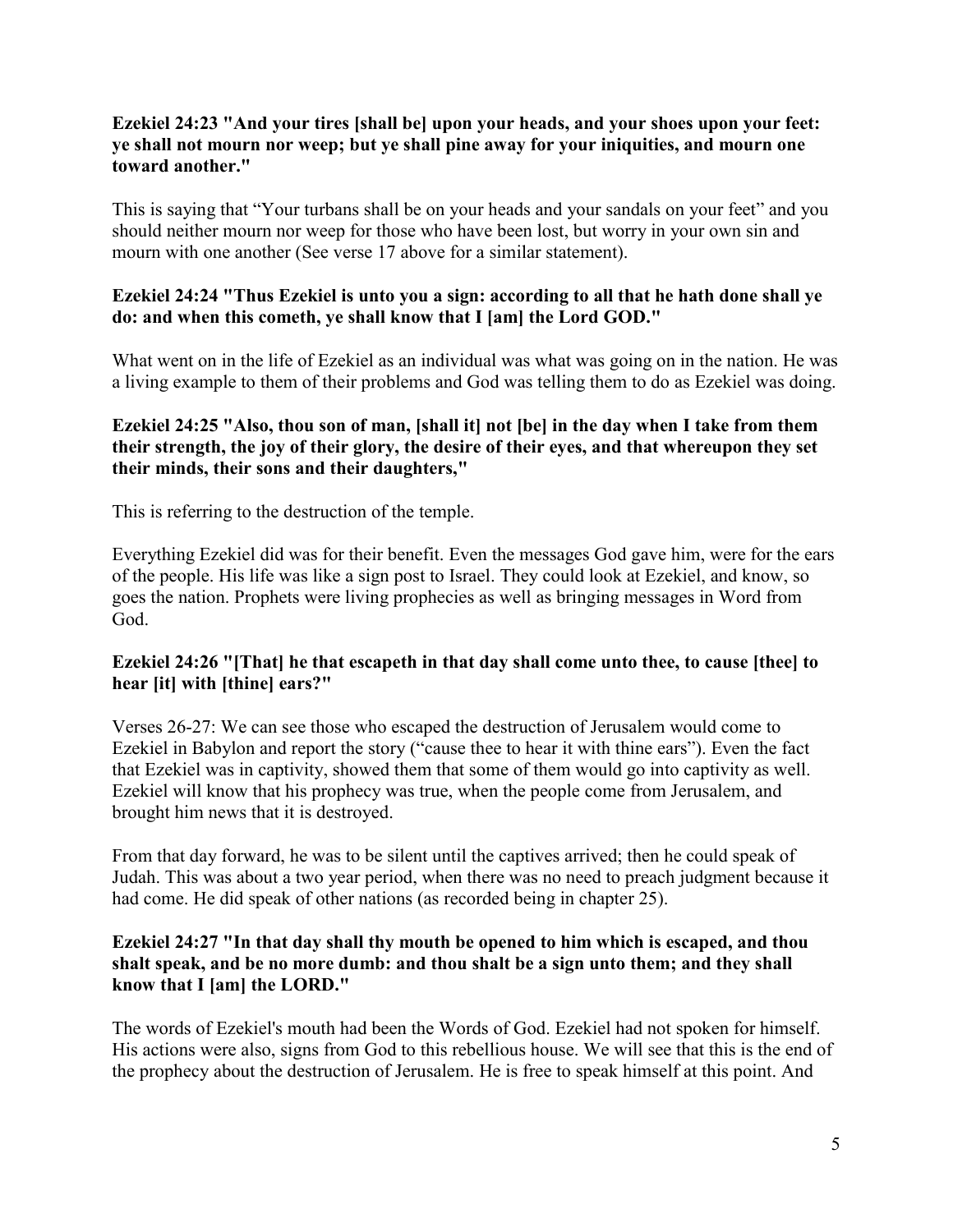those who went into captivity, the remnant, would then know that the words that Ezekiel had prophesied indeed came from the Lord.

# **Ezekiel Chapter 24 Questions**

- 1. Why is a specific date given in verse 1?
- 2. What is this, besides the punishment God sent on Jerusalem?
- 3. What was Ezekiel to say to them in verse 3?
- 4. What can save them from the judgment of God?
- 5. What is the "boiling pot" of water speaking of?
- 6. What does the "fire under the pot" symbolize?
- 7. What are the "bones" in verse 4?
- 8. Why was wood not used for the fuel for the fire?
- 9. Who is the "bloody city"?
- 10. Is the destruction hidden?
- 11. What is the fire actually fueled by?
- 12. When will the war stop?
- 13. What is the "scum" speaking of?
- 14. Purging is by  $\qquad \qquad$ .
- 15. Why will the punishment on Jerusalem come?
- 16. What does God call Ezekiel in verse 16?
- 17. Who was Ezekiel warned would die?
- 18. Why was Ezekiel not to mourn?
- 19. What were some of the signs of mourning?
- 20. The death of Ezekiel's wife is a shadow of what?
- 21. God told Ezekiel to tell them, He would profane His